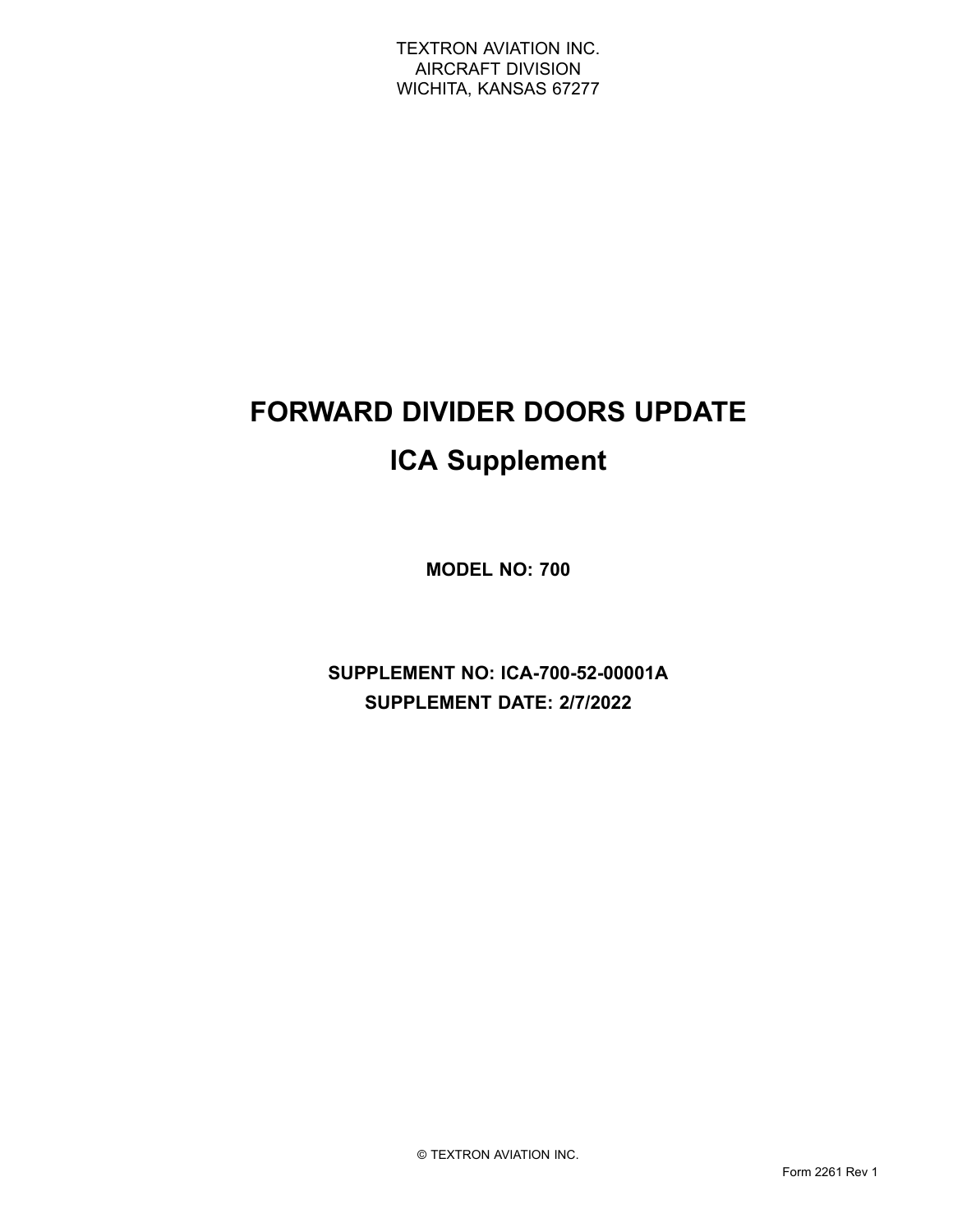#### **REVISIONS**

| ICA-700-52-00001                                                                                                                              | Rev: A             | Date: Feb 7/2022 |
|-----------------------------------------------------------------------------------------------------------------------------------------------|--------------------|------------------|
| <b>ICA Summary</b>                                                                                                                            | Page 1             |                  |
| <b>Manuals Affected</b>                                                                                                                       | <b>Description</b> | <b>Title</b>     |
| Appendix A: Illustrated Parts<br>Catalog                                                                                                      | <b>NOT USED</b>    |                  |
| Appendix B: Wiring Diagram<br>Manual                                                                                                          |                    |                  |
| This ICA supplement was incorporated in Revision 1 of the Model 700 Wiring Diagram Manual<br>rendering this ICA Supplement Appendix Obsolete. |                    |                  |

| ICA-700-52-00001                         | $Rev: -$                                                        | Date: Nov 25/2019     |
|------------------------------------------|-----------------------------------------------------------------|-----------------------|
| <b>ICA Summary</b>                       | Pages 1-6                                                       |                       |
| <b>Manuals Affected</b>                  | <b>Description</b>                                              | <b>Title</b>          |
| Appendix A: Illustrated Parts<br>Catalog | <b>NOT USED</b>                                                 |                       |
| Appendix B: Wiring Diagram<br>Manual     | 52-00-01 Figure<br>01 pages 0-15<br>and Figure 02<br>pages 0-15 | <b>External Doors</b> |

#### **1. ICA Obsolescence**

A. This publication and its contents have been incorporated into the applicable manuals in the revisions noted above. Refer to the most current revision of the manuals listed above for the most up to date Instructions for Continued Airworthiness.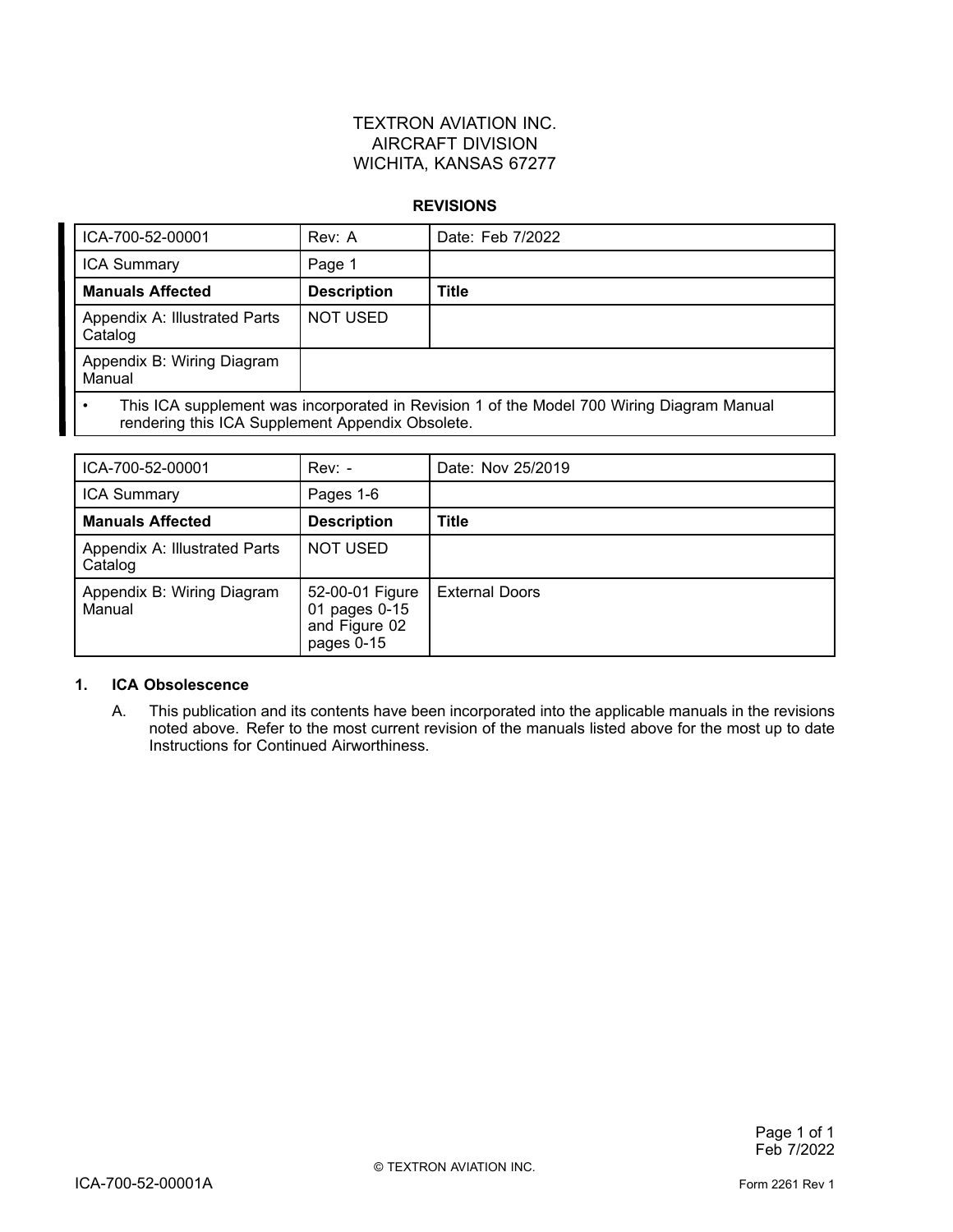## **SUPPLEMENT NO: ICA-700-52-00001A APPENDIX A: ILLUSTRATED PARTS CATALOG**

# **NOT APPLICABLE**